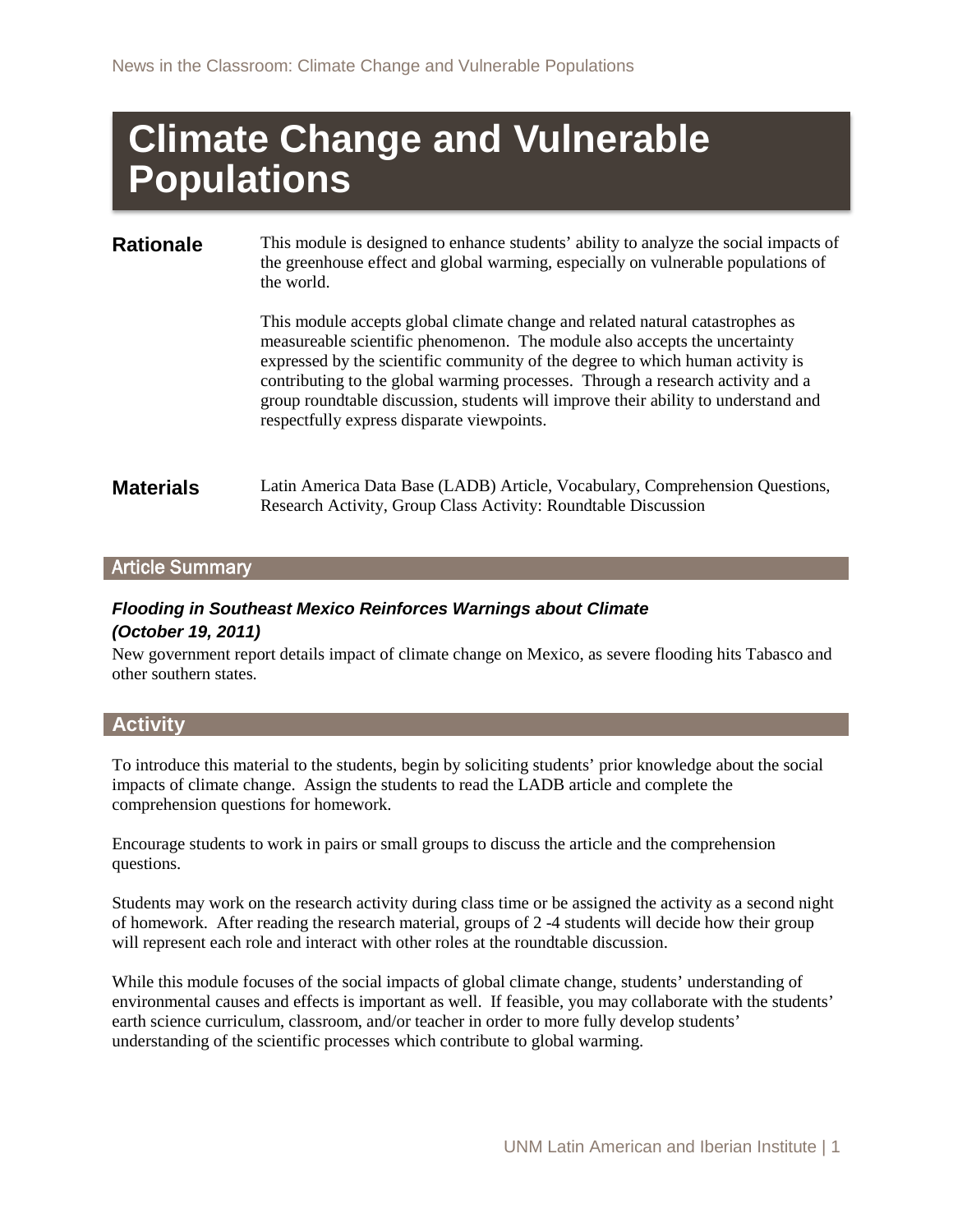## **Flooding in Southeast Mexico Reinforces Warnings about Climate Change**

ISSN: 1054-8890 LADB Article ID: 078323 Category/Department: Environment and Sustainability Date: 2011-10-19 By: Carlos Navarro

Mexico is no stranger to hurricanes, floods, and other natural disasters, but a recent government report suggests that problems have worsened in recent years because of the impact of climate change. The report, published by the government's statistics agency (Instituto Nacional de Estadística y Geografía, INEGI) on Oct. 11, was released to coincide with the UN-sponsored International Day for Disaster Reduction on Oct. 13. Almost as if to confirm the report, heavy rains caused severe flooding throughout southeastern Mexico and into Central America a week after INEGI released its findings. In Mexico, the floods were especially severe in Tabasco state, although serious problems were also reported in nearby states.

Mexico has seen the effects of climate change in various forms, from increased flooding and intense hurricanes to drought and even atypical cold temperatures in some parts of the country. Dry conditions resulted in record forest fires the last two years [\(SourceMex, April 28, 2010](http://ladb.unm.edu/sourcemex/2010/04/28-050592) and [April 27, 2011\)](http://ladb.unm.edu/sourcemex/2011/04/27-078183). The dry conditions have also threatened agricultural production, leading some experts to predict a decline in output in coming years [\(SourceMex, Aug. 11, 2010\)](http://ladb.unm.edu/sourcemex/2007/11/07-051262).

#### **Government report links recent severe storms with warmer ocean temperatures**

The recent INEGI report emphasized the effects of climate change on the intensity of storms in Mexico. The agency said warming ocean temperatures probably contributed to the higher intensity of several storms that hit Mexico in the past two decades. The report said the first of these highly damaging storms occurred in 1998, when Hurricane Gilbert caused the Santa Catarina River in Nuevo León state to overflow its banks, killing 202 people and causing US\$10 billion in damage. Similarly devastating effects occurred from Hurricane Ismael in Sinaloa state in 1995 and Hurricanes Wilma and Stan in southern Mexico in 2005 (SourceMex, Nov. 9, 2005).

INEGI said the most devastating flooding in recent years occurred in 2007 in Tabasco state and adjacent areas of Chiapas, when heavy rain caused the Peñitas reservoir to overflow, overwhelming the Grijalva, Usumacinta, Carrizal, and Mazcalapa rivers. While the problem was blamed in part on outdated infrastructure, the rain that caused the floods was unprecedented [\(SourceMex, Nov. 7, 2007\)](http://ladb.unm.edu/sourcemex/2007/11/07-051262).

Federal and state authorities have taken steps to improve flood protection in Tabasco, but the state remains susceptible to severe flooding. This was the case again this year, when 16 of 17 municipalities were flooded by water overflowing various rivers around the state in mid-October. The only municipality not affected was Centro, site of the capital city of Villahermosa.

"For a fifth consecutive year, nature is collecting its debt," said Gov. Andrés Granier Melo, who requested help from the federal government. Granier said Tabasco needs authorities in Mexico City to send funds for the state to secure pumps and rescue vessels and also to issue emergency and disaster declarations so that citizens and businesses can receive direct assistance. Nearly 115,000 Tabasco residents suffered some loss because of the floods.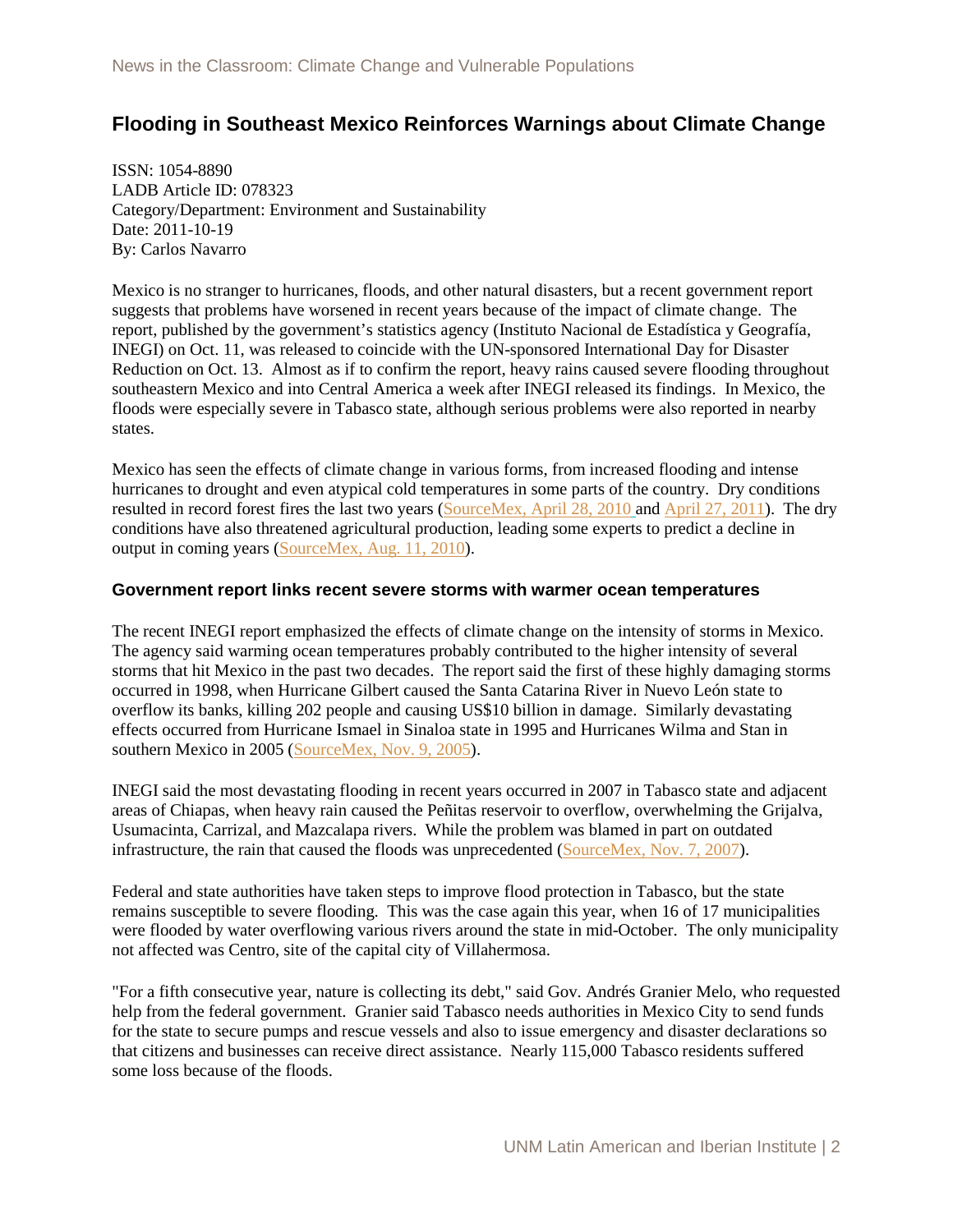Flooding was also a problem in nearby Quintana Roo, Chiapas, and Campeche states, and local authorities are also expected to seek assistance from the Fondo de Desastres Naturales (FONDEN).

The heavy rain extended into Central America, causing severe problems in El Salvador, Guatemala, and Nicaragua. The storms resulted in the death of dozens of people and the displacement of tens of thousands in the region.

During October, Mexico was also affected by a second storm system that hit the Pacific states of Jalisco, Colima, and Nayarit. Hurricane Jova generated heavy rain, which caused flooding and landslides in parts of the region. As a precaution, authorities evacuated a vulnerable community in the city of Manzanillo in Colima state. The storm, which was a Category 2 hurricane upon landfall, resulted in five deaths in western Mexico.

Some meteorologists said climate factors contributed to strengthening Jova, which was described as a dangerous hurricane as it approached land. "Jova is now approaching a region where these warm waters extend to great depth, which should allow the storm to maintain major hurricane strength until landfall," said an advisory by Dr. Jeff Masters in weatherundergound.com.

#### **Mexico cites need for joint international efforts**

Mexican authorities, from Mexico City Mayor Marcelo Ebrard to President Felipe Calderón, have sounded the alarm on climate change and have taken steps to reduce greenhouse emissions and promote alternative energy (SourceMex, Nov. 17, 2010 and Aug. 10, 2011). The federal government has launched a long-term water-conservation effort that also seeks to address the impact of climate change (SourceMex, March 30, 2011).

Still, Mexico believes that it cannot take the necessary steps to reduce the effects of climate change in Mexico without financial and technological assistance from the international community. "World politicians must not forget that funds are needed to promote sustainable management of forests," Environment Secretary Juan Rafael Elvira Quesada said during a tour of Oaxaca state in October. "By restoring the forests, we can address climate change in a cheap and efficient manner and at the same time provide great benefits to society."

The environment secretary said weather changes were manifested in a variety of forms in Mexico, from flooding in the south to unprecedented freezes in the center of the country to prolonged droughts in the north. But he also pointed out that problems associated with climate change transcend borders. "At one time, climate change was a phenomenon that primarily affected tropical countries," said Elvira. "We are now seeing very dangerous hurricanes affecting Mexico, the US, and Canada."

Agriculture Secretary Francisco Mayorga, in a separate forum in October, also raised concerns about climate-change impact on Mexico's food production. The secretary acknowledged that climate factors are affecting Mexico's productivity and its ability to compete on world markets. While Mexico can do little to prevent damage from a change in the climate, Mayorga said the administration and the Congress have developed a mechanism to assist the agriculture, livestock, and fisheries industries in dealing with the impact of weather-related problems. For example, he noted that the Congress approved 1 billion pesos (US\$74 million) for the insurance program Componente de Atención a Desastres Naturales (CADENA). This year, more than 8.1 million hectares of cropland were insured in 30 states under the program. Additionally, 4,227 heads of livestock were brought into the insurance program in 18 states. [Peso-dollar conversions in this article are based on the Interbank rate in effect on Oct. 19, 2011, reported at 13.46 pesos per US\$1.00.]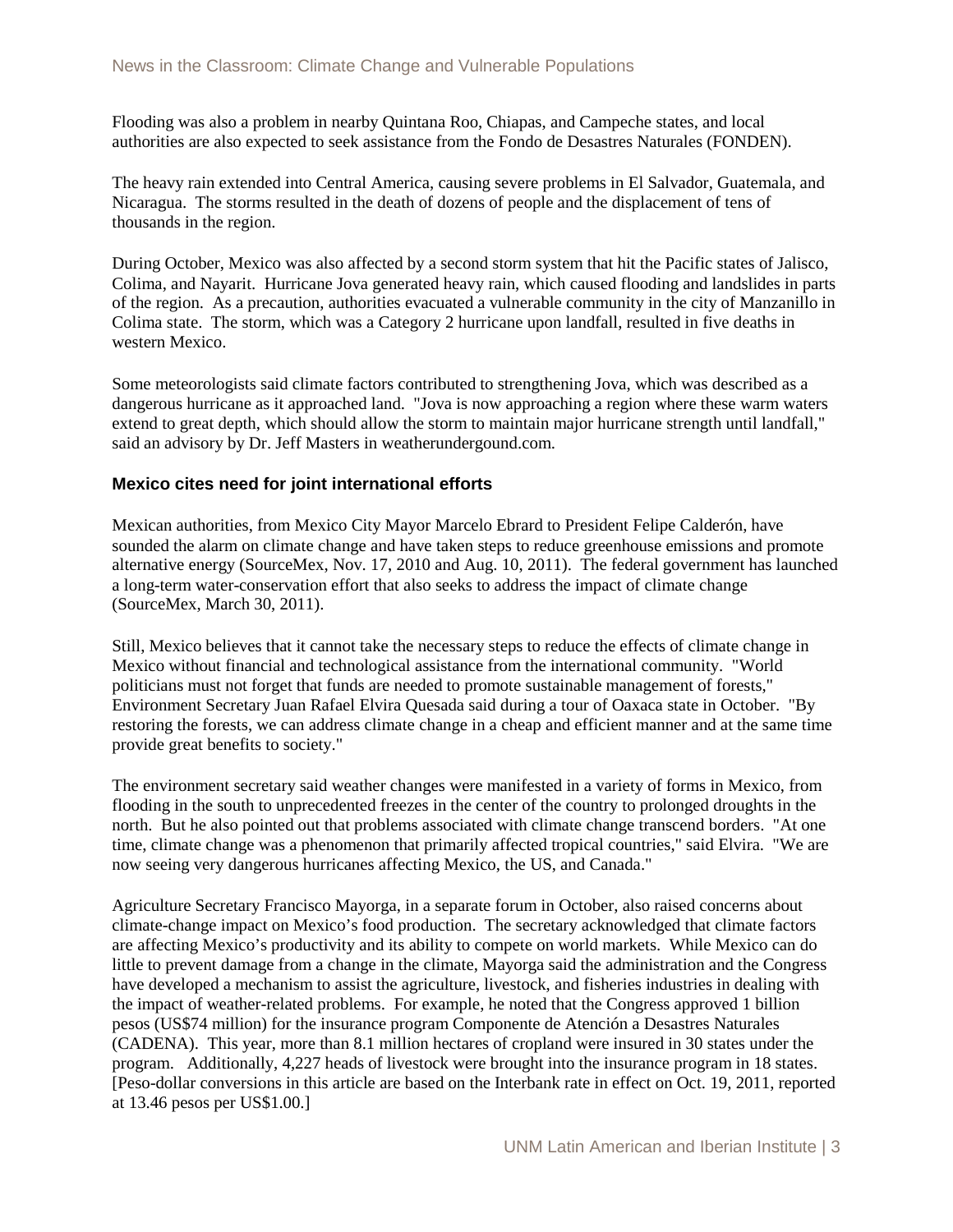#### **Comprehension Questions**

Support your answers with passages from the article.

- 1. Why did INEGI, Mexico's statistic agency, choose to release their report about the increasing intensity of storms and frequency of flooding on October 13, 2011?
- 2. What actions has the Mexican government undertaken to address global climate change?
- 3. What particular ways does global climate change affect Mexico according to Environment Secretary Juan Rafael Elvira Quesada?

#### **Research Activity**

Divide the class into 3 groups. After the entire class reviews the information found below about the "United States and Greenhouse Gas Contribution," each group will then follow the links provided below to investigate their respective topics. Group 1 will research Global Climate Change and Public Health; Group 2 will research Global Climate Change, Agriculture, and the Food Supply; and Group 3 will research Global Climate Change and New Mexico. Each student must familiarize themselves with the below material and may find additional materials if interested.

Every group will look at *United States and Greenhouse Gas Contribution* at *[http://en.wikipedia.org/wiki/List\\_of\\_countries\\_by\\_greenhouse\\_gas\\_emissions\\_per\\_capita](http://en.wikipedia.org/wiki/List_of_countries_by_greenhouse_gas_emissions_per_capita)*

*1. Global Climate Change and Public Health (World Health Organization) <http://www.who.int/bulletin/volumes/85/3/06-039503/en/>*

#### *2. Global Climate Change, Agriculture, and the Food Supply (Environmental Protection Agency) <http://www.epa.gov/climatechange/effects/agriculture.html>*

*(United States Department of Agriculture) <http://www.ers.usda.gov/publications/aib765/aib765-8.pdf>*

*3.Global Climate Change and New Mexico*

*New Mexico Advisory Board [http://www.nmenv.state.nm.us/aqb/cc/Potential\\_Effects\\_Climate\\_Change\\_NM.pdf](http://www.nmenv.state.nm.us/aqb/cc/Potential_Effects_Climate_Change_NM.pdf)*

Students are encouraged to research these topics individually and then come together into the small groups distinguished above to share and discuss their findings.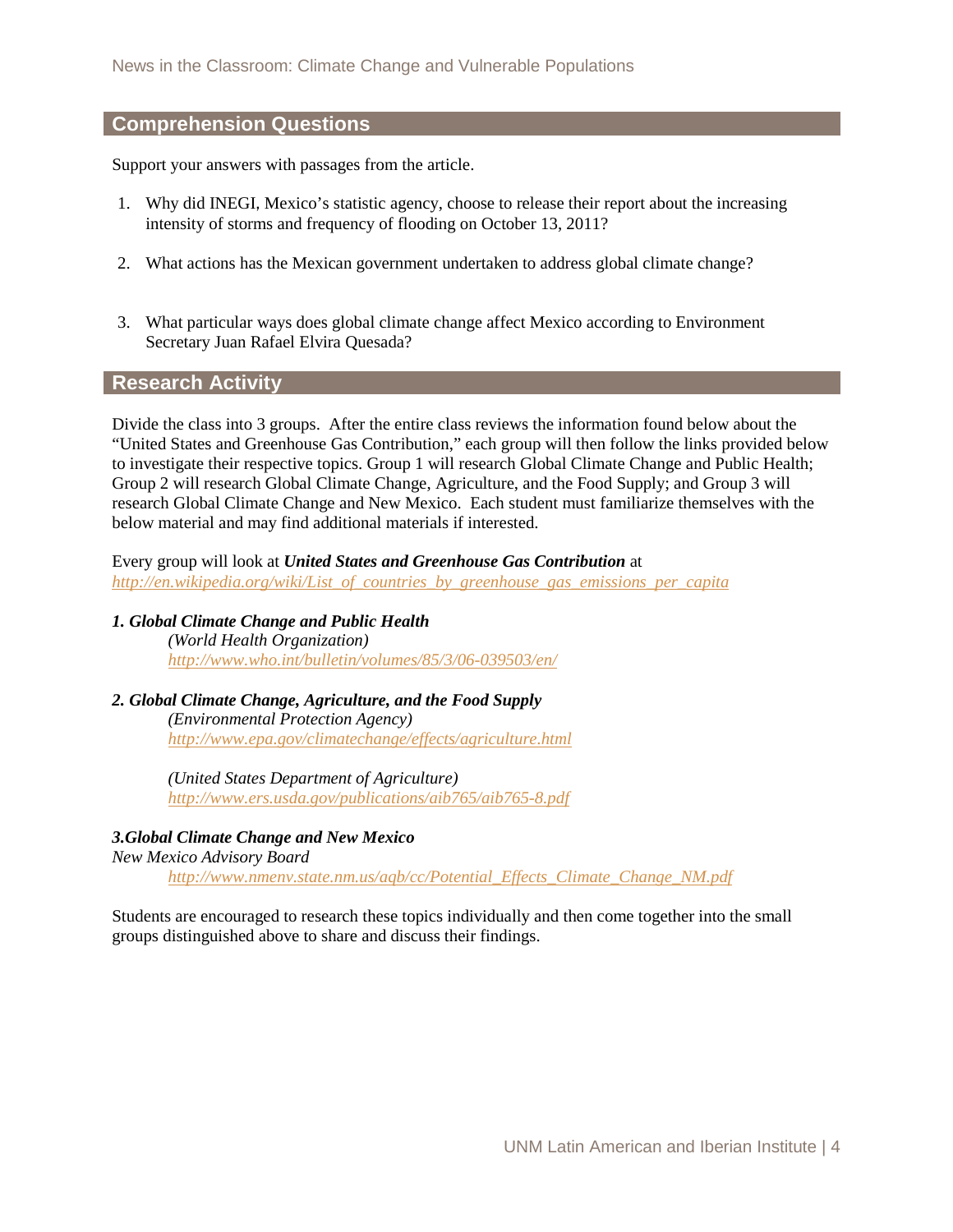### **Group Class Activity: Roundtable Discussion**

"Mexico believes that it cannot take the necessary steps to reduce the effects of climate change in Mexico without financial and technological assistance from the international community. 'World politicians must not forget that funds are needed to promote sustainable management of forests,' Environment Secretary Juan Rafael Elvira Quesada said during a tour of Oaxaca state in October. 'By restoring the forests, we can address climate change in a cheap and efficient manner and at the same time provide great benefits to society.'"

After reading the research material, groups of 2 -4 students will decide how their group will represent each role and interact with other roles at a roundtable discussion focused on the above passage. The students' roles can either be assigned randomly through a hat drawing, or chosen by the students. The roles can include:

- Mexican officials working for Environmental Secretary Juan Rafael Elvira Quesada
- Mexican farmers affected by flooding
- Representatives of an environmental NGO in the United States
- Representatives of an environmental NGO in New Mexico
- Government officials in the United States Environmental Protection Agency's Climate Research council

At the roundtable each group representing the above roles will discuss why they support or do not support financial and technological assistance to the maintenance of Mexican forestland.